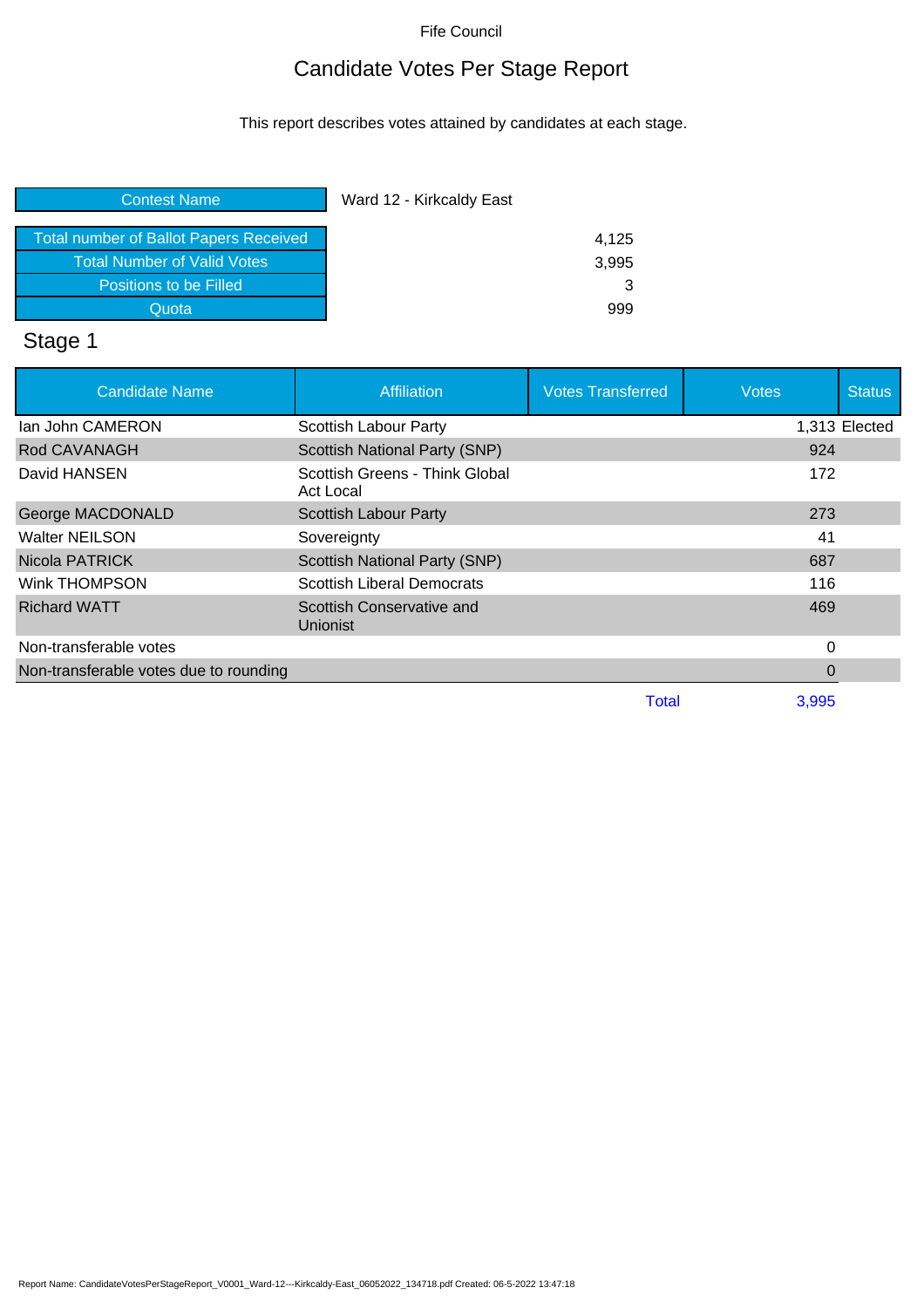## Candidate Votes Per Stage Report

This report describes votes attained by candidates at each stage.

## Stage 2

## Surplus of Ian John CAMERON 314.00000

| <b>Candidate Name</b>                  | Affiliation                                 | <b>Votes Transferred</b> | <b>Votes</b> | <b>Status</b> |
|----------------------------------------|---------------------------------------------|--------------------------|--------------|---------------|
| lan John CAMERON                       | Scottish Labour Party                       | -314.00000               | 999,00000    |               |
| Rod CAVANAGH                           | Scottish National Party (SNP)               | 20.08776                 | 944.08776    |               |
| David HANSEN                           | Scottish Greens - Think Global<br>Act Local | 8.36990                  | 180.36990    |               |
| George MACDONALD                       | <b>Scottish Labour Party</b>                | 237.22688                | 510.22688    |               |
| Walter NEILSON                         | Sovereignty                                 | 2.39140                  | 43.39140     |               |
| Nicola PATRICK                         | <b>Scottish National Party (SNP)</b>        | 6.69592                  | 693.69592    |               |
| Wink THOMPSON                          | <b>Scottish Liberal Democrats</b>           | 7.17420                  | 123.17420    |               |
| <b>Richard WATT</b>                    | Scottish Conservative and<br>Unionist       | 6.93506                  | 475.93506    |               |
| Non-transferable votes                 |                                             | 25.10970                 | 25.10970     |               |
| Non-transferable votes due to rounding |                                             | 0.00918                  | 0.00918      |               |
|                                        |                                             | <b>Total</b>             | 3,995.00000  |               |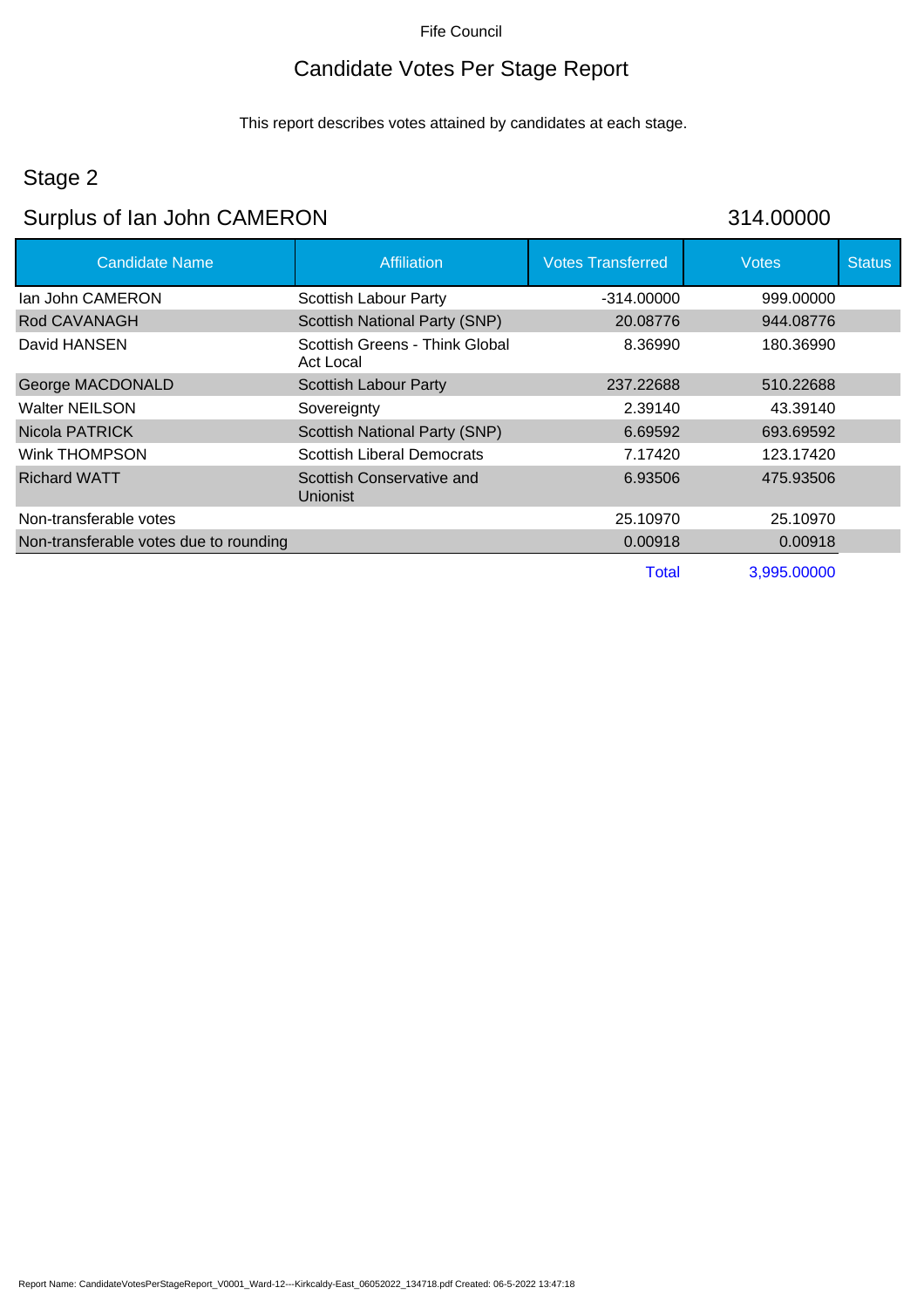## Candidate Votes Per Stage Report

This report describes votes attained by candidates at each stage.

## Stage 3

#### Exclusion of Walter NEILSON 43.39140

| <b>Candidate Name</b>                  | <b>Affiliation</b>                           | <b>Votes Transferred</b> | <b>Votes</b> | <b>Status</b> |
|----------------------------------------|----------------------------------------------|--------------------------|--------------|---------------|
| lan John CAMERON                       | Scottish Labour Party                        | 0.00000                  | 999.00000    |               |
| Rod CAVANAGH                           | Scottish National Party (SNP)                | 6.00000                  | 950.08776    |               |
| David HANSEN                           | Scottish Greens - Think Global<br>Act Local  | 6.00000                  | 186.36990    |               |
| George MACDONALD                       | Scottish Labour Party                        | 2.47828                  | 512.70516    |               |
| <b>Walter NEILSON</b>                  | Sovereignty                                  | -43.39140                | 0.00000      |               |
| Nicola PATRICK                         | <b>Scottish National Party (SNP)</b>         | 3.00000                  | 696.69592    |               |
| Wink THOMPSON                          | <b>Scottish Liberal Democrats</b>            | 10.71742                 | 133.89162    |               |
| <b>Richard WATT</b>                    | Scottish Conservative and<br><b>Unionist</b> | 4.23914                  | 480.17420    |               |
| Non-transferable votes                 |                                              | 10.95656                 | 36.07544     |               |
| Non-transferable votes due to rounding |                                              | 0.00000                  | 0.00000      |               |
|                                        |                                              | Total                    | 3,995.00000  |               |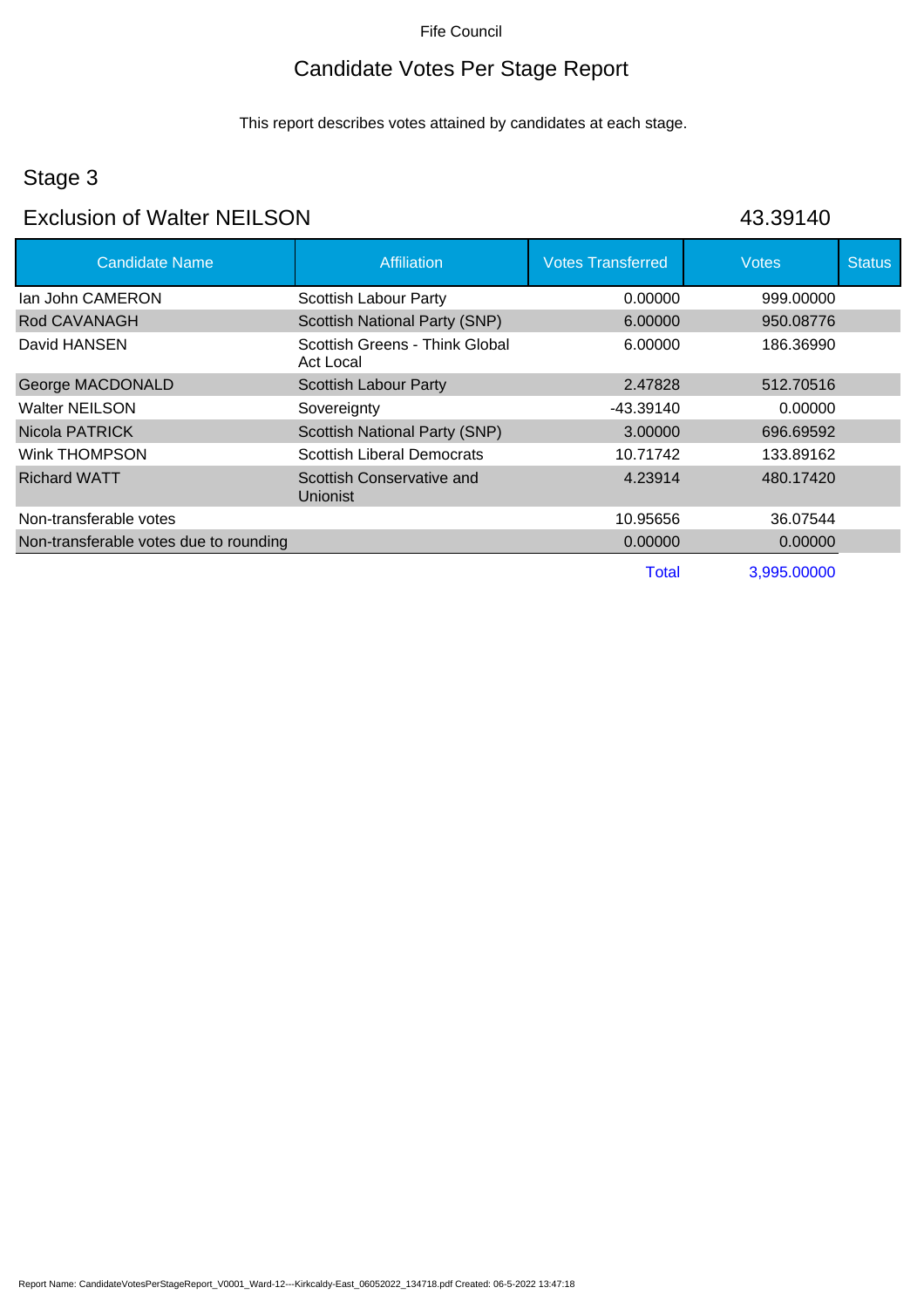## Candidate Votes Per Stage Report

This report describes votes attained by candidates at each stage.

#### Stage 4

#### Exclusion of Wink THOMPSON 133.89162

| <b>Candidate Name</b>                  | <b>Affiliation</b>                          | <b>Votes Transferred</b> | <b>Votes</b> | <b>Status</b> |
|----------------------------------------|---------------------------------------------|--------------------------|--------------|---------------|
| lan John CAMERON                       | <b>Scottish Labour Party</b>                | 0.00000                  | 999.00000    |               |
| Rod CAVANAGH                           | Scottish National Party (SNP)               | 5.00000                  | 955.08776    |               |
| David HANSEN                           | Scottish Greens - Think Global<br>Act Local | 24.95656                 | 211.32646    |               |
| George MACDONALD                       | <b>Scottish Labour Party</b>                | 26.58710                 | 539.29226    |               |
| Walter NEILSON                         | Sovereignty                                 | 0.00000                  | 0.00000      |               |
| Nicola PATRICK                         | <b>Scottish National Party (SNP)</b>        | 5.47828                  | 702.17420    |               |
| Wink THOMPSON                          | <b>Scottish Liberal Democrats</b>           | -133.89162               | 0.00000      |               |
| <b>Richard WATT</b>                    | Scottish Conservative and<br>Unionist       | 36.67398                 | 516.84818    |               |
| Non-transferable votes                 |                                             | 35.19570                 | 71.27114     |               |
| Non-transferable votes due to rounding |                                             | 0.00000                  | 0.00000      |               |
|                                        |                                             | <b>Total</b>             | 3,995.00000  |               |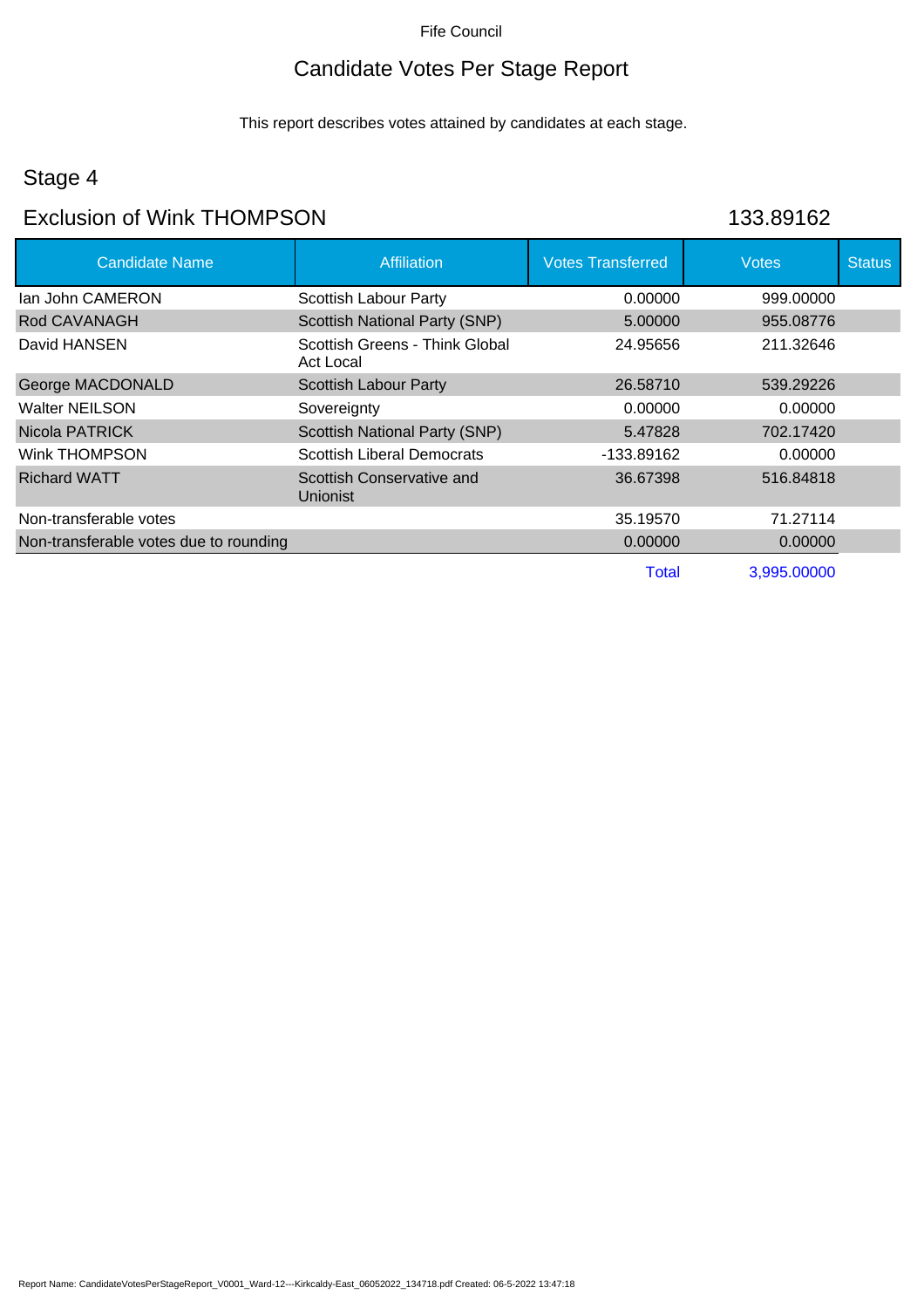## Candidate Votes Per Stage Report

This report describes votes attained by candidates at each stage.

## Stage 5

#### Exclusion of David HANSEN 211.32646

| <b>Candidate Name</b>                  | Affiliation                                  | <b>Votes Transferred</b> | <b>Votes</b>        | <b>Status</b> |
|----------------------------------------|----------------------------------------------|--------------------------|---------------------|---------------|
| lan John CAMERON                       | Scottish Labour Party                        | 0.00000                  | 999.00000           |               |
| Rod CAVANAGH                           | Scottish National Party (SNP)                | 56.19570                 | 1,011.28346 Elected |               |
| David HANSEN                           | Scottish Greens - Think Global<br>Act Local  | $-211.32646$             | 0.00000             |               |
| George MACDONALD                       | <b>Scottish Labour Party</b>                 | 39.10882                 | 578.40108           |               |
| <b>Walter NEILSON</b>                  | Sovereignty                                  | 0.00000                  | 0.00000             |               |
| Nicola PATRICK                         | <b>Scottish National Party (SNP)</b>         | 69.95656                 | 772.13076           |               |
| Wink THOMPSON                          | <b>Scottish Liberal Democrats</b>            | 0.00000                  | 0.00000             |               |
| <b>Richard WATT</b>                    | Scottish Conservative and<br><b>Unionist</b> | 7.71742                  | 524.56560           |               |
| Non-transferable votes                 |                                              | 38.34796                 | 109.61910           |               |
| Non-transferable votes due to rounding |                                              | 0.00000                  | 0.00000             |               |
|                                        |                                              | Total                    | 3,995.00000         |               |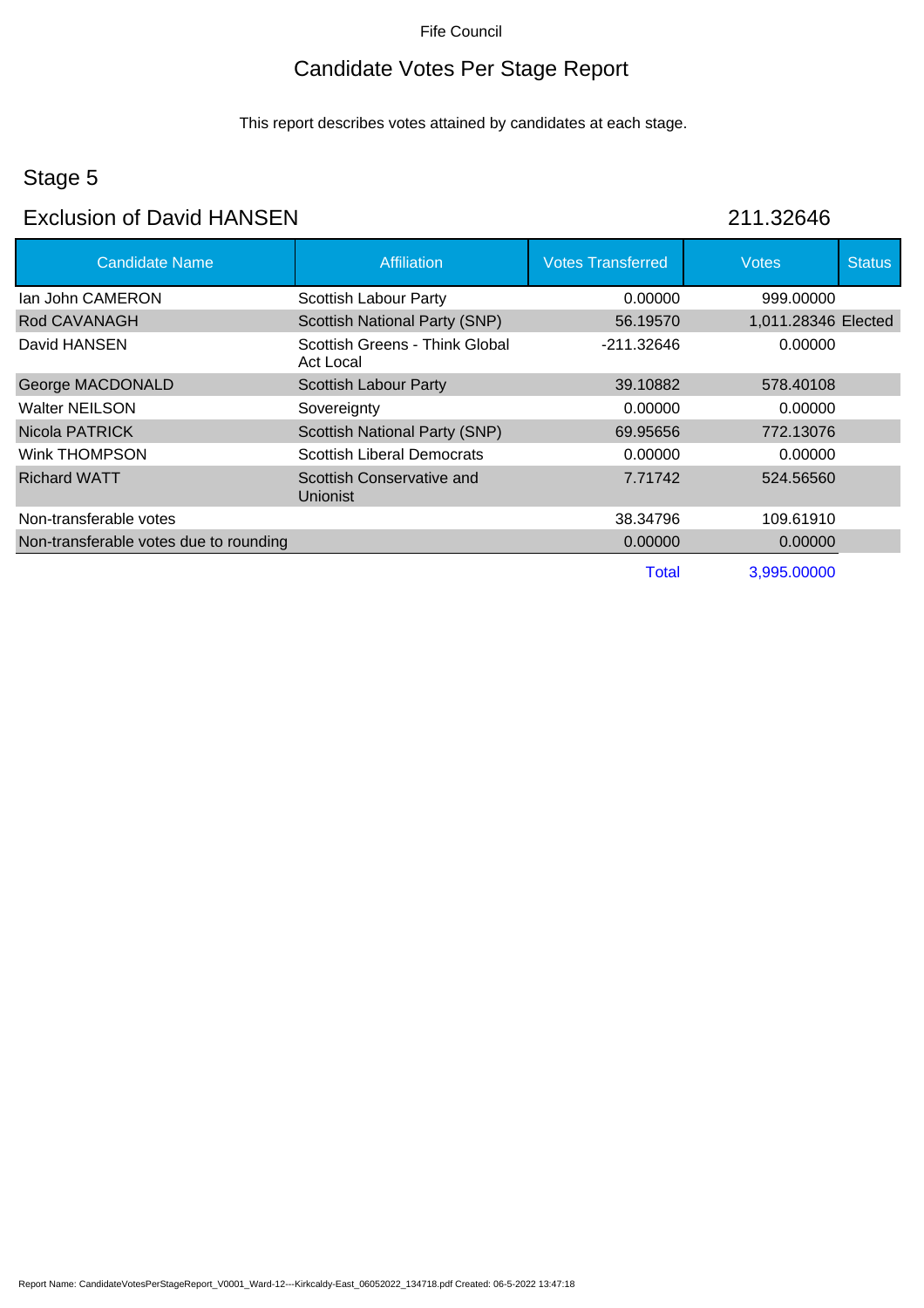## Candidate Votes Per Stage Report

This report describes votes attained by candidates at each stage.

## Stage 6

# Surplus of Rod CAVANAGH 12.28346

| <b>Candidate Name</b>                  | <b>Affiliation</b>                          | <b>Votes Transferred</b> | <b>Votes</b> | <b>Status</b> |
|----------------------------------------|---------------------------------------------|--------------------------|--------------|---------------|
| lan John CAMERON                       | <b>Scottish Labour Party</b>                | 0.00000                  | 999.00000    |               |
| Rod CAVANAGH                           | <b>Scottish National Party (SNP)</b>        | $-12.28346$              | 999.00000    |               |
| David HANSEN                           | Scottish Greens - Think Global<br>Act Local | 0.00000                  | 0.00000      |               |
| George MACDONALD                       | Scottish Labour Party                       | 0.69636                  | 579.09744    |               |
| <b>Walter NEILSON</b>                  | Sovereignty                                 | 0.00000                  | 0.00000      |               |
| Nicola PATRICK                         | <b>Scottish National Party (SNP)</b>        | 10.51054                 | 782.64130    |               |
| Wink THOMPSON                          | <b>Scottish Liberal Democrats</b>           | 0.00000                  | 0.00000      |               |
| <b>Richard WATT</b>                    | Scottish Conservative and<br>Unionist       | 0.01794                  | 524.58354    |               |
| Non-transferable votes                 |                                             | 1.05186                  | 110.67096    |               |
| Non-transferable votes due to rounding |                                             | 0.00676                  | 0.00676      |               |
|                                        |                                             | <b>Total</b>             | 3,995.00000  |               |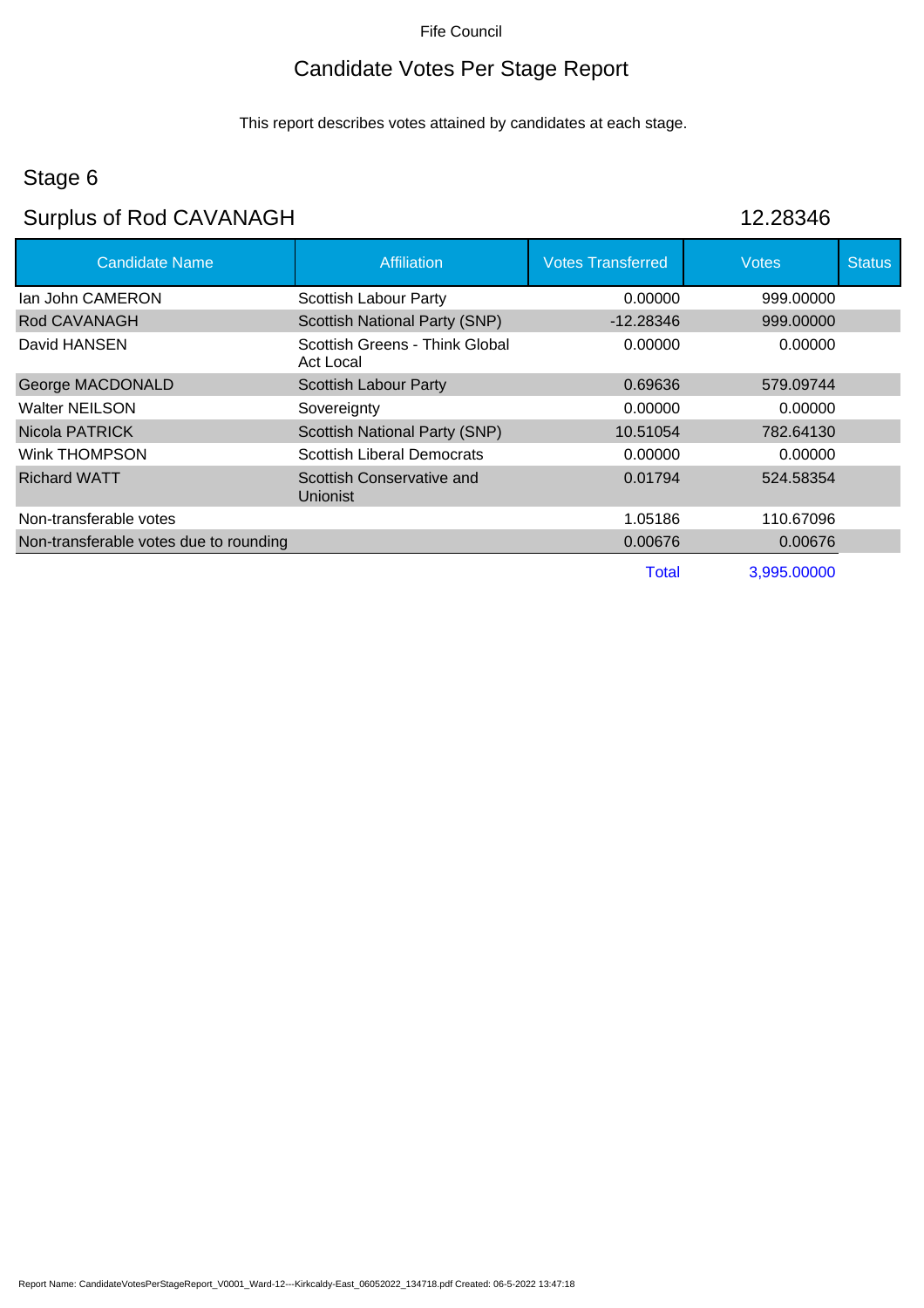## Candidate Votes Per Stage Report

This report describes votes attained by candidates at each stage.

## Stage 7

#### Exclusion of Richard WATT 524.58354

| <b>Candidate Name</b>                  | <b>Affiliation</b>                          | <b>Votes Transferred</b> | <b>Votes</b> | <b>Status</b> |
|----------------------------------------|---------------------------------------------|--------------------------|--------------|---------------|
| lan John CAMERON                       | Scottish Labour Party                       | 0.00000                  | 999,00000    |               |
| Rod CAVANAGH                           | Scottish National Party (SNP)               | 0.00000                  | 999,00000    |               |
| David HANSEN                           | Scottish Greens - Think Global<br>Act Local | 0.00000                  | 0.00000      |               |
| George MACDONALD                       | <b>Scottish Labour Party</b>                | 195.82624                | 774.92368    |               |
| Walter NEILSON                         | Sovereignty                                 | 0.00000                  | 0.00000      |               |
| Nicola PATRICK                         | <b>Scottish National Party (SNP)</b>        | 10.95946                 | 793,60076    |               |
| Wink THOMPSON                          | <b>Scottish Liberal Democrats</b>           | 0.00000                  | 0.00000      |               |
| <b>Richard WATT</b>                    | Scottish Conservative and<br>Unionist       | -524.58354               | 0.00000      |               |
| Non-transferable votes                 |                                             | 317.79784                | 428.47556    |               |
| Non-transferable votes due to rounding |                                             | 0.00000                  | 0.00000      |               |
|                                        |                                             | <b>Total</b>             | 3,995.00000  |               |